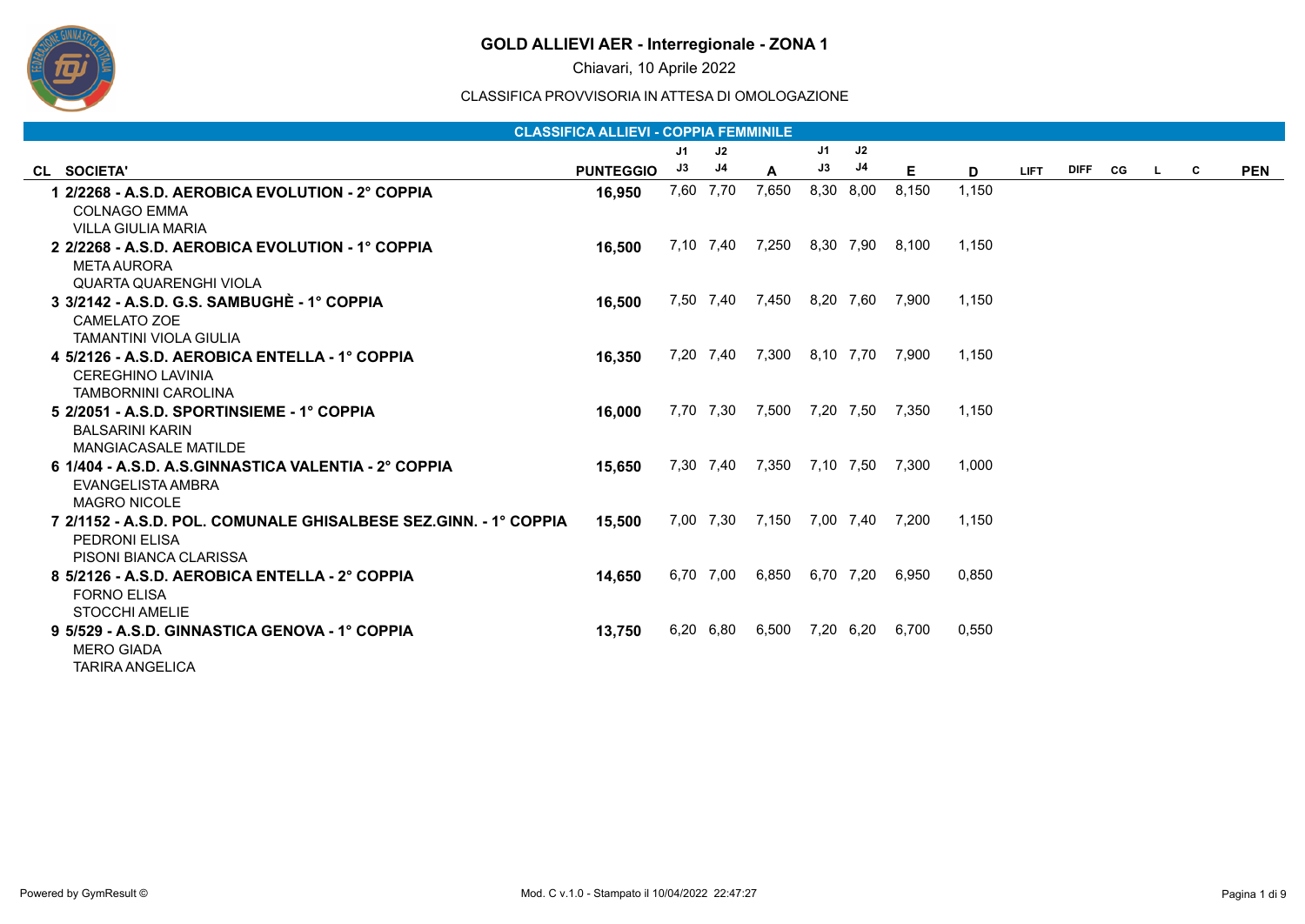

Chiavari, 10 Aprile 2022

| <b>CLASSIFICA ALLIEVI - COPPIA MISTA</b>                                                                 |                  |      |           |       |    |           |       |       |             |             |     |  |   |            |
|----------------------------------------------------------------------------------------------------------|------------------|------|-----------|-------|----|-----------|-------|-------|-------------|-------------|-----|--|---|------------|
|                                                                                                          |                  | J1   | J2.       |       | J1 | J2        |       |       |             |             |     |  |   |            |
| CL SOCIETA'                                                                                              | <b>PUNTEGGIO</b> | J3   | J4        | A     | J3 | J4        | Е     | D     | <b>LIFT</b> | <b>DIFF</b> | CG. |  | C | <b>PEN</b> |
| l 1/404 - A.S.D. A.S.GINNASTICA VALENTIA - 1° COPPIA<br>CICERO FRANCESCO GIUSEPPE<br>CUOMO MARIAVITTORIA | 16.250           | 7,50 | 7.70      | 7.600 |    | 7,60 7,40 | 7.500 | 1.150 |             |             |     |  |   |            |
| 2 2/2051 - A.S.D. SPORTINSIEME - 2° COPPIA<br>NALETTO GAIA<br><b>OLIVATO FILIPPO</b>                     | 13.200           |      | 6,90 6,60 | 6,750 |    | 6,00 6,20 | 6,100 | 0.350 |             |             |     |  |   |            |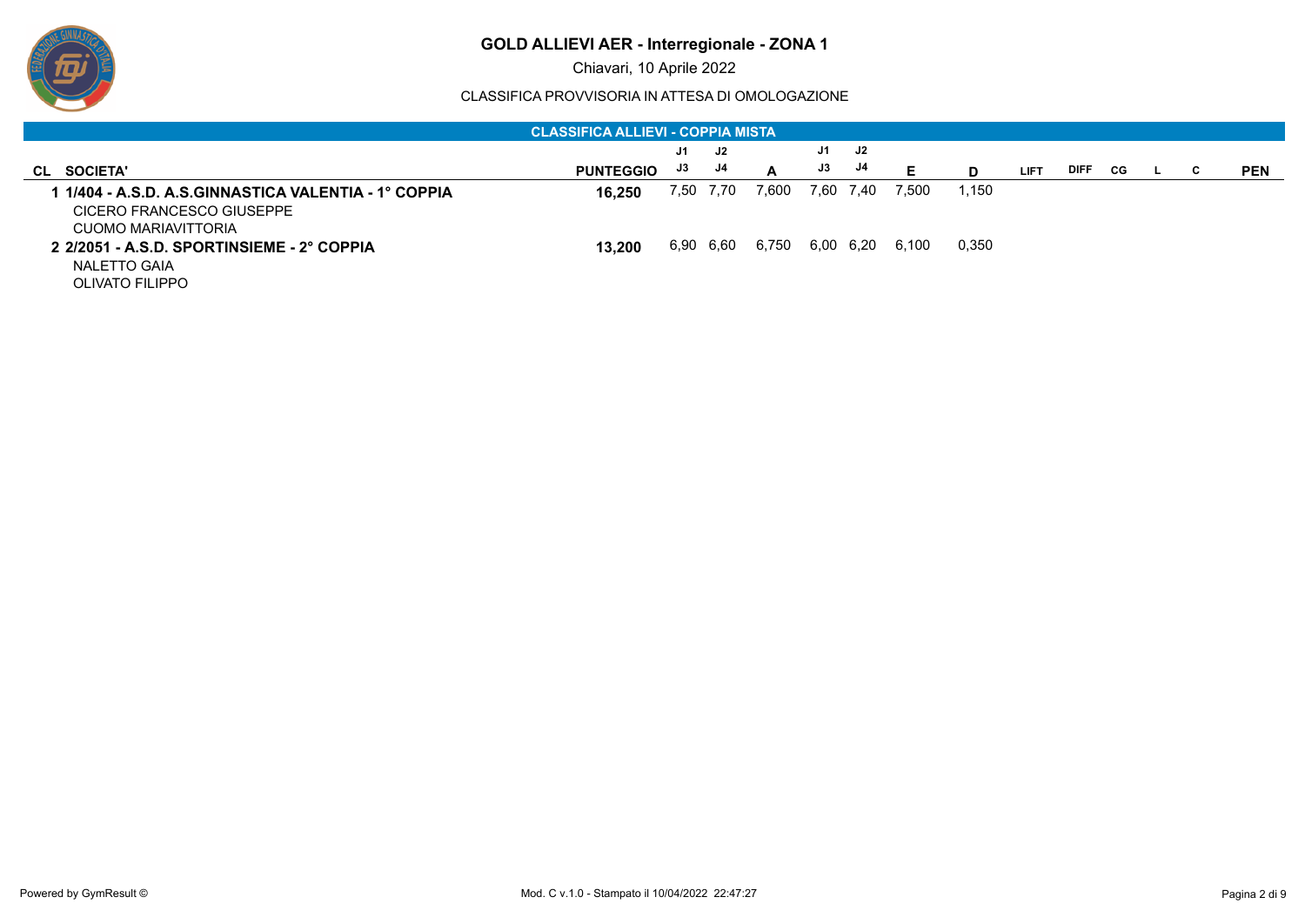

Chiavari, 10 Aprile 2022

|                                                                | <b>CLASSIFICA ALLIEVI - TRIO</b> |      |           |              |           |           |                 |       |             |         |    |   |            |
|----------------------------------------------------------------|----------------------------------|------|-----------|--------------|-----------|-----------|-----------------|-------|-------------|---------|----|---|------------|
|                                                                |                                  | J1   | J2        |              | J1        | J2        |                 |       |             |         |    |   |            |
| CL SOCIETA'                                                    | <b>PUNTEGGIO</b>                 | J3   | J4        | $\mathbf{A}$ | J3        | J4        | Е.              | D     | <b>LIFT</b> | DIFF CG | L. | C | <b>PEN</b> |
| 1   2/2268 - A.S.D. AEROBICA EVOLUTION - 1° TRIO               | 16,750                           | 7,80 | 7,90      | 7,850        |           | 7,50 8,00 | 7,750           | 1,150 |             |         |    |   |            |
| <b>COLNAGO EMMA</b>                                            |                                  |      |           |              |           |           |                 |       |             |         |    |   |            |
| META AURORA                                                    |                                  |      |           |              |           |           |                 |       |             |         |    |   |            |
| <b>VILLA GIULIA MARIA</b>                                      |                                  |      |           |              |           |           |                 |       |             |         |    |   |            |
| 2 1/404 - A.S.D. A.S.GINNASTICA VALENTIA - 1º TRIO             | 15,750                           |      | 7,50 7,40 | 7,450        | 7,30 7,20 |           | 7,250           | 1,050 |             |         |    |   |            |
| CICERO FRANCESCO GIUSEPPE                                      |                                  |      |           |              |           |           |                 |       |             |         |    |   |            |
| EVANGELISTA AMBRA                                              |                                  |      |           |              |           |           |                 |       |             |         |    |   |            |
| <b>MAGRO NICOLE</b>                                            |                                  |      |           |              |           |           |                 |       |             |         |    |   |            |
| 3 2/1152 - A.S.D. POL. COMUNALE GHISALBESE SEZ.GINN. - 1° TRIO | 15.400                           |      | 7,10 7,00 | 7.050        | 7,10 7,50 |           | 7,300           | 1.050 |             |         |    |   |            |
| <b>PEDRONI ELISA</b>                                           |                                  |      |           |              |           |           |                 |       |             |         |    |   |            |
| <b>PISONI BIANCA CLARISSA</b>                                  |                                  |      |           |              |           |           |                 |       |             |         |    |   |            |
| <b>STUCCHI ARIANNA</b>                                         |                                  |      |           |              |           |           |                 |       |             |         |    |   |            |
| 4 5/2126 - A.S.D. AEROBICA ENTELLA - 1° TRIO                   | 15,250                           |      | 6,80 7,10 | 6,950        |           |           | 7,40 7,10 7,250 | 1,050 |             |         |    |   |            |
| <b>FORNO ELISA</b>                                             |                                  |      |           |              |           |           |                 |       |             |         |    |   |            |
| STOCCHI AMELIE                                                 |                                  |      |           |              |           |           |                 |       |             |         |    |   |            |
| <b>TAMBORNINI CAROLINA</b>                                     |                                  |      |           |              |           |           |                 |       |             |         |    |   |            |
| 5 2/2051 - A.S.D. SPORTINSIEME - 1° TRIO                       | 15,000                           |      | 7,50 6,90 | 7,200        |           | 6,60 7,20 | 6,900           | 0.900 |             |         |    |   |            |
| <b>BALSARINI KARIN</b>                                         |                                  |      |           |              |           |           |                 |       |             |         |    |   |            |
| <b>COSTA GRETA</b>                                             |                                  |      |           |              |           |           |                 |       |             |         |    |   |            |
| <b>MANGIACASALE MATILDE</b>                                    |                                  |      |           |              |           |           |                 |       |             |         |    |   |            |
| 6 5/529 - A.S.D. GINNASTICA GENOVA - 1° TRIO                   | 14,150                           |      | 6,60 6,90 | 6,750        |           | 6,70 6,60 | 6.650           | 0,750 |             |         |    |   |            |
| <b>MERO GIADA</b>                                              |                                  |      |           |              |           |           |                 |       |             |         |    |   |            |
| <b>SHEHU ENTISA</b>                                            |                                  |      |           |              |           |           |                 |       |             |         |    |   |            |
| <b>TARIRA ANGELICA</b>                                         |                                  |      |           |              |           |           |                 |       |             |         |    |   |            |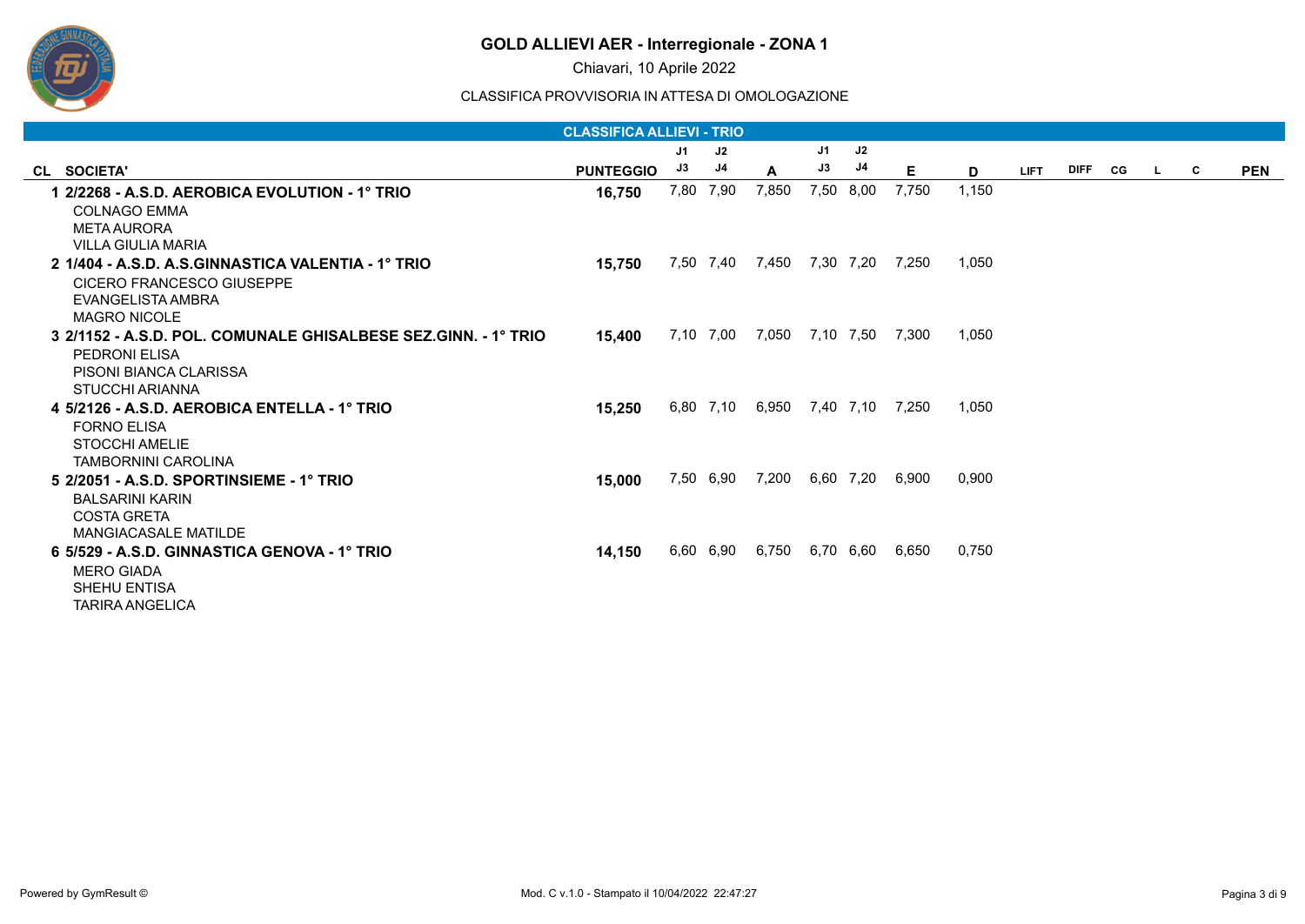

Chiavari, 10 Aprile 2022

|                                                                                                                                                                                                                                                                 | <b>CLASSIFICA ALLIEVI - GRUPPO</b> |      |               |       |      |           |       |                |             |           |   |            |
|-----------------------------------------------------------------------------------------------------------------------------------------------------------------------------------------------------------------------------------------------------------------|------------------------------------|------|---------------|-------|------|-----------|-------|----------------|-------------|-----------|---|------------|
|                                                                                                                                                                                                                                                                 |                                    | J1   | $\mathsf{J}2$ |       | J1   | J2        |       |                |             |           |   |            |
| CL SOCIETA'                                                                                                                                                                                                                                                     | <b>PUNTEGGIO</b>                   | J3   | J4            | A     | J3   | J4        | Е     | D              | <b>LIFT</b> | DIFF CG L | C | <b>PEN</b> |
|                                                                                                                                                                                                                                                                 | 15,600                             | 7,60 | 7,10          | 7,350 | 7,60 | 7,10      | 7,350 | 0,900          |             |           |   |            |
| <b>PEDRONI ELISA</b>                                                                                                                                                                                                                                            |                                    |      |               |       |      |           |       |                |             |           |   |            |
| PISONI BIANCA CLARISSA                                                                                                                                                                                                                                          |                                    |      |               |       |      |           |       |                |             |           |   |            |
| STORTINI TIFFANY LU                                                                                                                                                                                                                                             |                                    |      |               |       |      |           |       |                |             |           |   |            |
| STUCCHI ARIANNA                                                                                                                                                                                                                                                 |                                    |      |               |       |      |           |       |                |             |           |   |            |
| <b>VECCHI EVA ELISABETTA</b>                                                                                                                                                                                                                                    |                                    |      |               |       |      |           |       |                |             |           |   |            |
|                                                                                                                                                                                                                                                                 | 15,300                             |      | 7,40 7,40     | 7,400 |      | 6,50 7,50 | 7,000 |                |             |           |   |            |
| <b>CICERO FRANCESCO GIUSEPPE</b>                                                                                                                                                                                                                                |                                    |      |               |       |      |           |       |                |             |           |   |            |
| CUOMO MARIAVITTORIA                                                                                                                                                                                                                                             |                                    |      |               |       |      |           |       |                |             |           |   |            |
| EVANGELISTA AMBRA                                                                                                                                                                                                                                               |                                    |      |               |       |      |           |       |                |             |           |   |            |
| MACIAS TRIVINO SAYDA ANTONELLA                                                                                                                                                                                                                                  |                                    |      |               |       |      |           |       |                |             |           |   |            |
|                                                                                                                                                                                                                                                                 |                                    |      |               |       |      |           |       |                |             |           |   |            |
|                                                                                                                                                                                                                                                                 |                                    |      |               |       |      |           |       |                |             |           |   |            |
|                                                                                                                                                                                                                                                                 |                                    |      |               |       |      |           |       |                |             |           |   |            |
|                                                                                                                                                                                                                                                                 |                                    |      |               |       |      |           |       |                |             |           |   |            |
|                                                                                                                                                                                                                                                                 |                                    |      |               |       |      |           |       |                |             |           |   |            |
|                                                                                                                                                                                                                                                                 |                                    |      |               |       |      |           |       |                |             |           |   |            |
|                                                                                                                                                                                                                                                                 |                                    |      |               |       |      |           |       |                |             |           |   |            |
|                                                                                                                                                                                                                                                                 |                                    |      |               |       |      |           |       |                |             |           |   |            |
| 2 1/404 - A.S.D. A.S.GINNASTICA VALENTIA - 1° GRUPPO<br><b>MAGRO NICOLE</b><br><b>MOVCHAN ANGELA</b><br>3 2/2051 - A.S.D. SPORTINSIEME - 1° GRUPPO<br><b>COSTA GRETA</b><br><b>GALLERI CHIARA</b><br>MURGANTE GINEVRA<br>NALETTO GAIA<br><b>OLIVATO FILIPPO</b> | 13,250                             |      | 7,00 6,50     | 6,750 |      | 6,10 6,10 | 6,100 | 0,900<br>0,400 |             |           |   |            |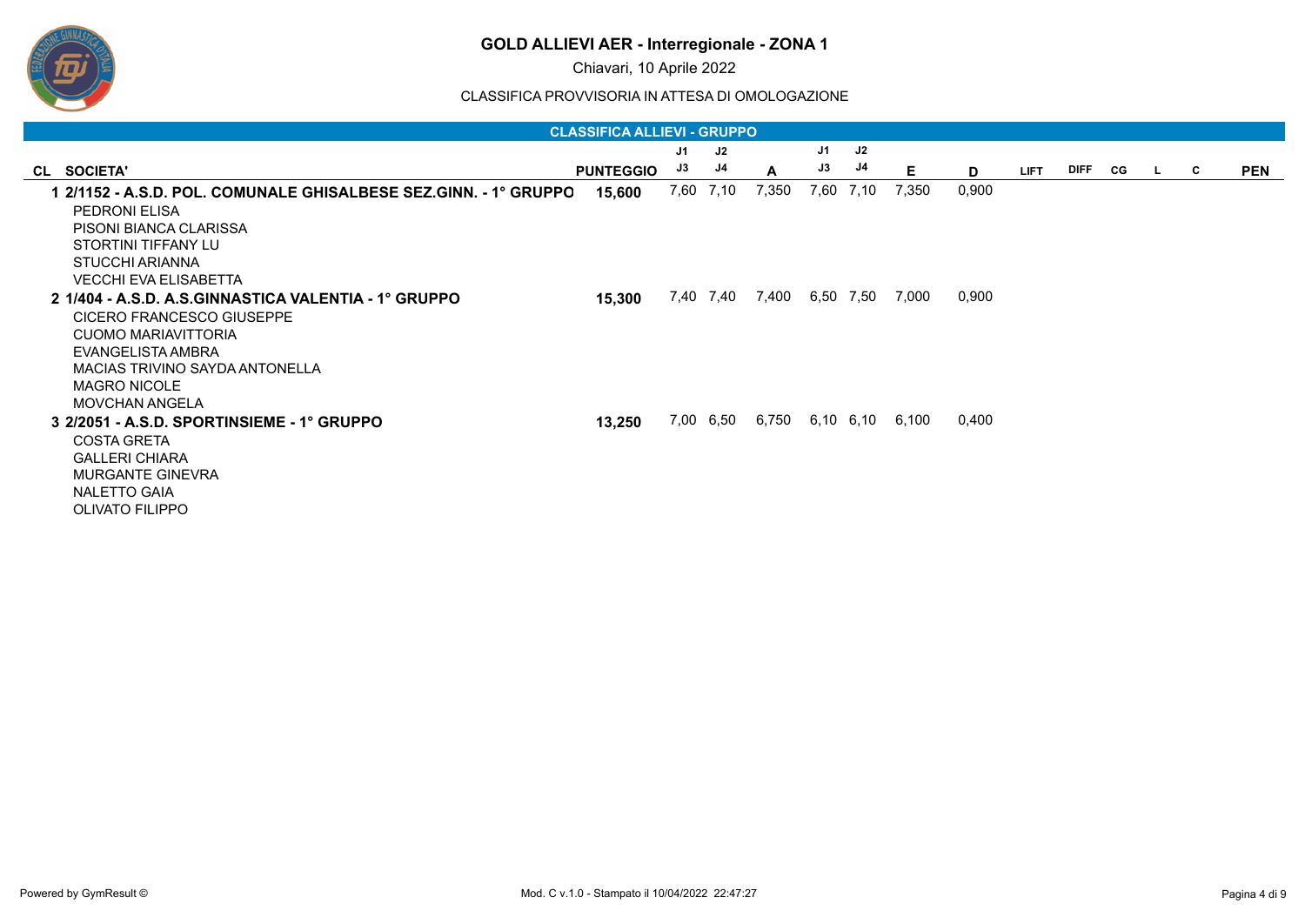

#### CLASSIFICA PROVVISORIA IN ATTESA DI OMOLOGAZIONE

|                                                      | <b>CLASSIFICA ALLIEVI 1 - SINGOLO FEMMINILE</b> |      |      |       |     |           |       |       |             |             |    |      |  |            |
|------------------------------------------------------|-------------------------------------------------|------|------|-------|-----|-----------|-------|-------|-------------|-------------|----|------|--|------------|
|                                                      |                                                 |      |      |       |     |           |       |       |             |             |    |      |  |            |
|                                                      |                                                 | J1   | J2.  |       | J1. | J2        |       |       |             |             |    |      |  |            |
| <b>SOCIETA'</b><br>CLI                               | <b>PUNTEGGIO</b>                                | J3   | J4   |       | J3  | J4        | E     |       | <b>LIFT</b> | <b>DIFF</b> | CG |      |  | <b>PEN</b> |
| 1/404 - A.S.D. A.S.GINNASTICA VALENTIA - INDIVIDUALE | 13.650                                          | 6,30 | 6,60 | 6,450 |     | 6,80 6,40 | 6.600 | 0.700 |             |             |    | 0.10 |  | 0,10       |
| MOVCHAN ANGELA                                       |                                                 |      |      |       |     |           |       |       |             |             |    |      |  |            |

ש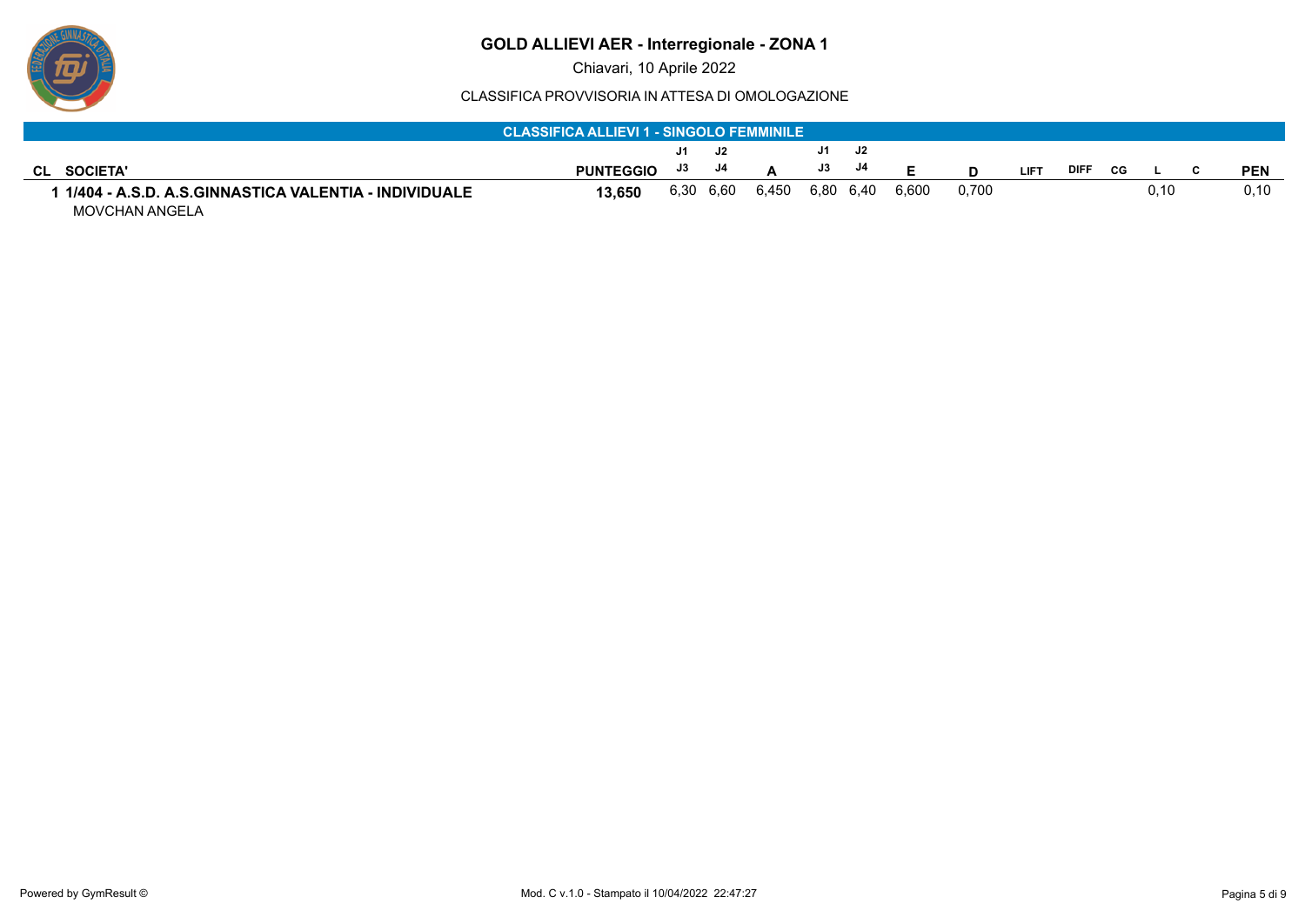

Chiavari, 10 Aprile 2022

|                                                      | <b>CLASSIFICA ALLIEVI 1 - SINGOLO MASCHILE</b> |      |      |       |    |           |       |       |             |             |    |  |            |
|------------------------------------------------------|------------------------------------------------|------|------|-------|----|-----------|-------|-------|-------------|-------------|----|--|------------|
|                                                      |                                                | J1.  | J2.  |       |    | J1 J2     |       |       |             |             |    |  |            |
| <b>SOCIETA'</b><br>CL                                | <b>PUNTEGGIO</b>                               | J3   | J4   |       | J3 | J4        |       |       | <b>LIFT</b> | <b>DIFF</b> | CG |  | <b>PEN</b> |
| 1/404 - A.S.D. A.S.GINNASTICA VALENTIA - INDIVIDUALE | 16.450                                         | 7,30 | 7.80 | 7,550 |    | 7,80 7,70 | 7.750 | 1.150 |             |             |    |  |            |
| CICERO FRANCESCO GIUSEPPE                            |                                                |      |      |       |    |           |       |       |             |             |    |  |            |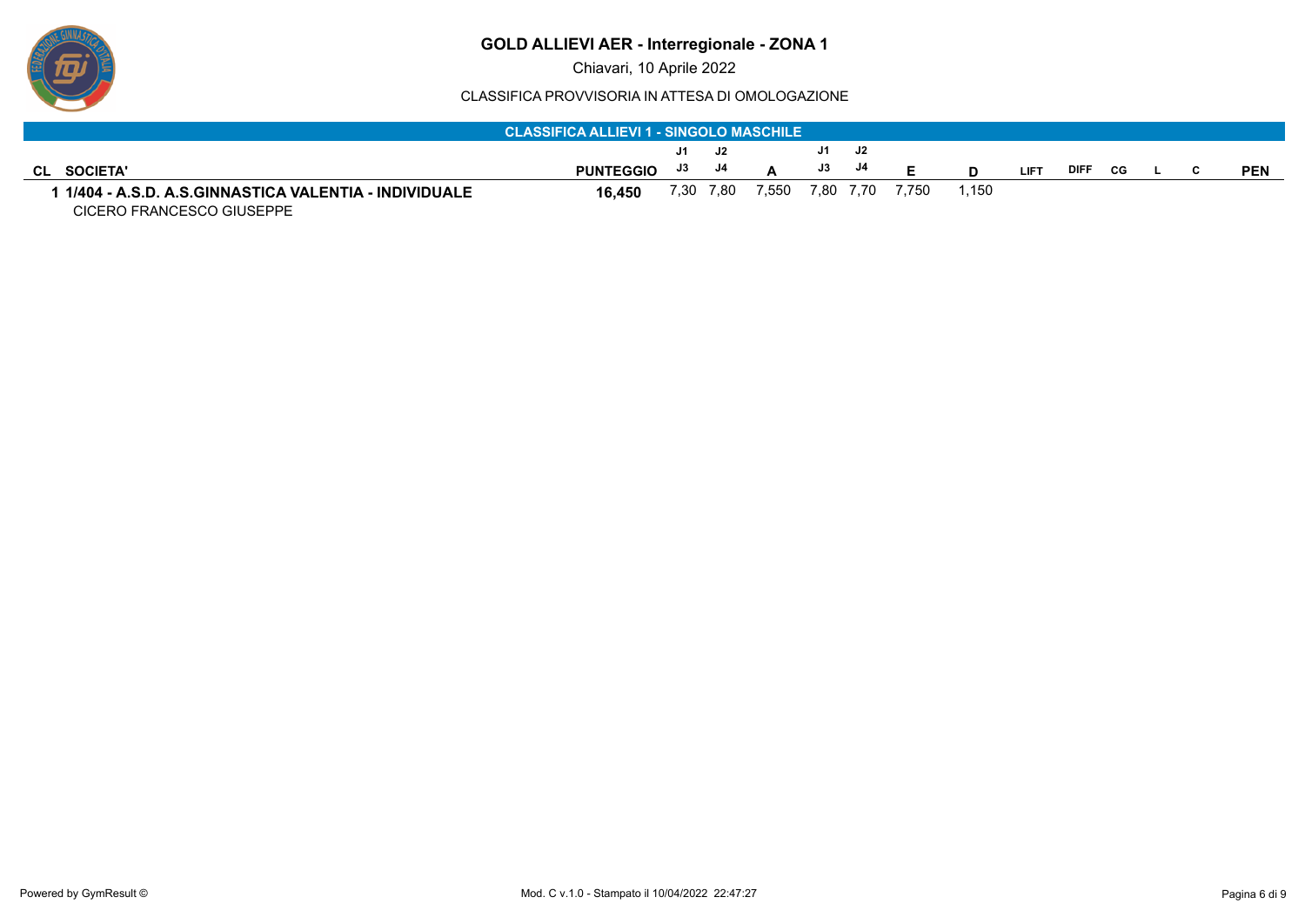

Chiavari, 10 Aprile 2022

|                                                                                      | <b>CLASSIFICA ALLIEVI 2 - SINGOLO FEMMINILE</b> |      |      |       |      |      |       |       |             |      |      |             |            |
|--------------------------------------------------------------------------------------|-------------------------------------------------|------|------|-------|------|------|-------|-------|-------------|------|------|-------------|------------|
|                                                                                      |                                                 | J1   | J2   |       | J1   | J2   |       |       |             |      |      |             |            |
| CL SOCIETA'                                                                          | <b>PUNTEGGIO</b>                                | J3   | J4   | A     | J3   | J4   | Е     | D     | <b>LIFT</b> | DIFF | CG.  | C.          | <b>PEN</b> |
| 1 3/2142 - A.S.D. G.S. SAMBUGHÉ - INDIVIDUALE<br>TAMANTINI VIOLA GIULIA              | 16,950                                          | 7,60 | 7,50 | 7,550 | 8,60 | 7.90 | 8,250 | 1,150 |             |      |      |             |            |
| 2 3/2142 - A.S.D. G.S. SAMBUGHÈ - INDIVIDUALE<br>CAMELATO ZOE                        | 16.050                                          | 7.50 | 7,40 | 7,450 | 8,30 | 7,20 | 7.750 | 1,150 |             |      |      | $0,20$ 0.10 | 0,30       |
| PISONI BIANCA CLARISSA                                                               | 16,000                                          | 7.10 | 7,20 | 7,150 | 7,80 | 7.60 | 7.700 | 1,150 |             |      |      |             |            |
| CUOMO MARIAVITTORIA                                                                  | 15.300                                          | 6,70 | 7,20 | 6,950 | 7,40 | 7.00 | 7,200 | 1,150 |             |      |      |             |            |
| 5 2/1152 - A.S.D. POL. COMUNALE GHISALBESE SEZ.GINN. - INDIVIDUAL<br>STUCCHI ARIANNA | 15,150                                          | 6,80 | 6,90 | 6,850 | 7,40 | 7,30 | 7,350 | 0,950 |             |      |      |             |            |
| <b>MAGRO NICOLE</b>                                                                  | 12.000                                          | 6,50 | 6,30 | 6,400 | 7,30 | 6,70 | 7,000 | 0,600 |             | 1,50 | 0,50 |             | 2.00       |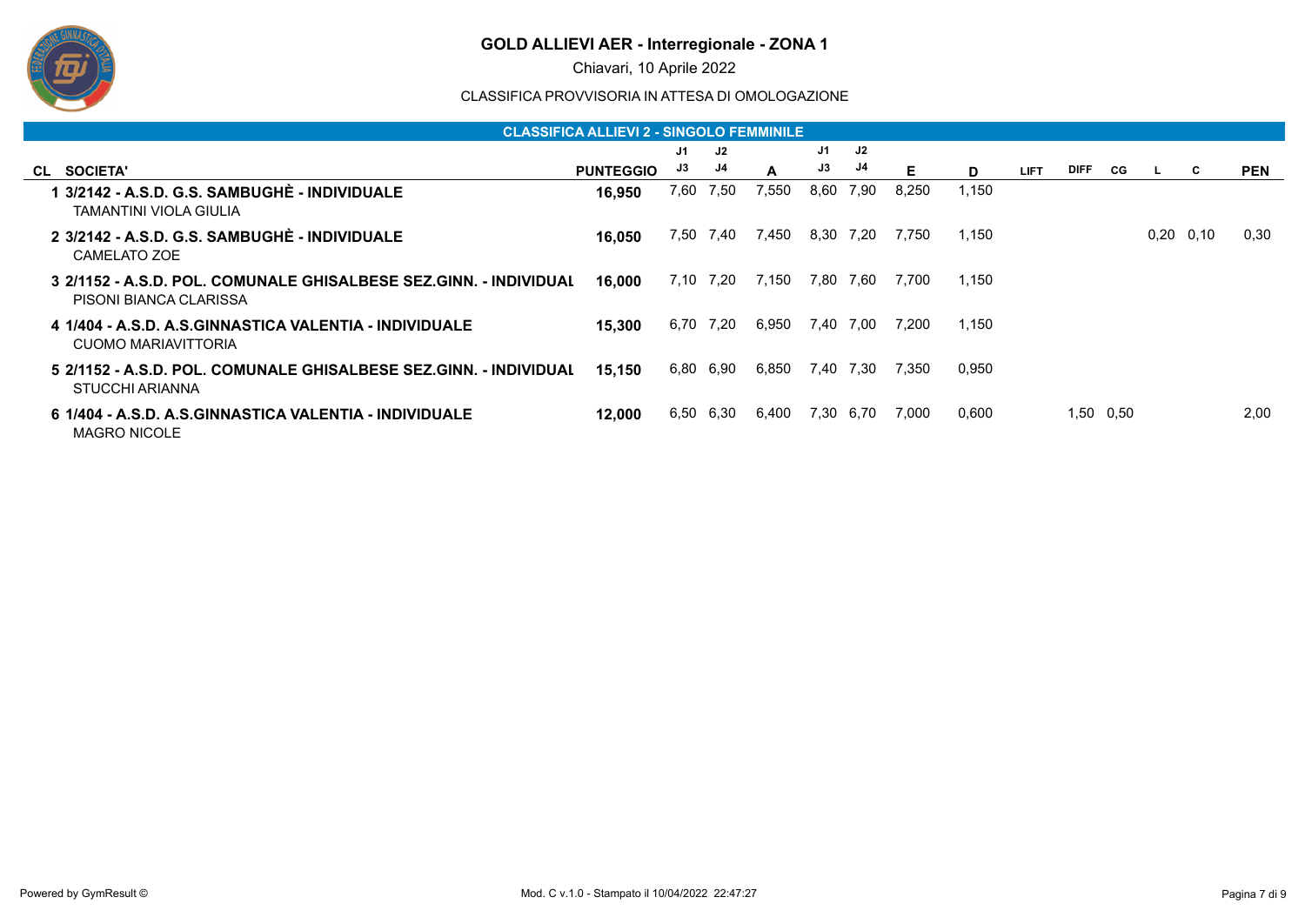Chiavari, 10 Aprile 2022

#### CLASSIFICA PROVVISORIA IN ATTESA DI OMOLOGAZIONE

|                                                                 | <b>CLASSIFICA ALLIEVI 2 - SINGOLO MASCHILE</b> |    |           |                 |               |    |       |       |             |      |      |  |            |
|-----------------------------------------------------------------|------------------------------------------------|----|-----------|-----------------|---------------|----|-------|-------|-------------|------|------|--|------------|
|                                                                 |                                                | J1 | J2        |                 | J1.           | J2 |       |       |             |      |      |  |            |
| <b>SOCIETA'</b><br>CL                                           | <b>PUNTEGGIO</b>                               | J3 | J4        |                 | $\mathsf{J3}$ | J4 | E.    |       | <b>LIFT</b> | DIFF | CG.  |  | <b>PEN</b> |
| ∣ 2/2051 - A.S.D. SPORTINSIEME - INDIVIDUALE<br>OLIVATO FILIPPO | 14.000                                         |    | 7,10 7,00 | 7,050 6,60 6,50 |               |    | 6.550 | 0.600 |             |      | 0.20 |  | 0,20       |

ש